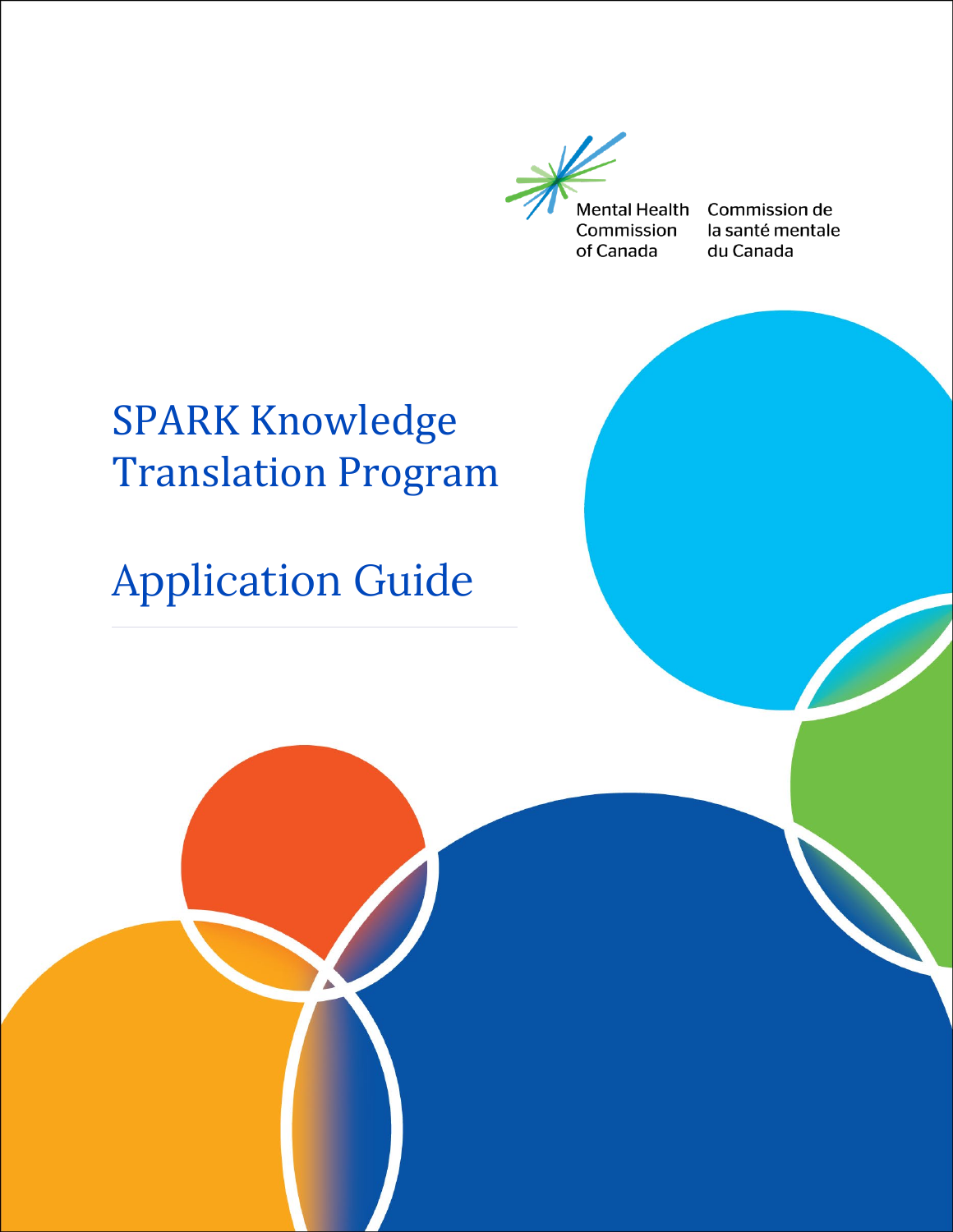*Ce document est disponible en français* 

© 2022 Mental Health Commission of Canada

The views represented herein solely represent the views of the Mental Health Commission of Canada.

Legal deposit National Library of Canada



The views represented herein solely represent the views of the Mental Health Commission of Canada. Production of this material is made possible through a financial contribution from Health Canada.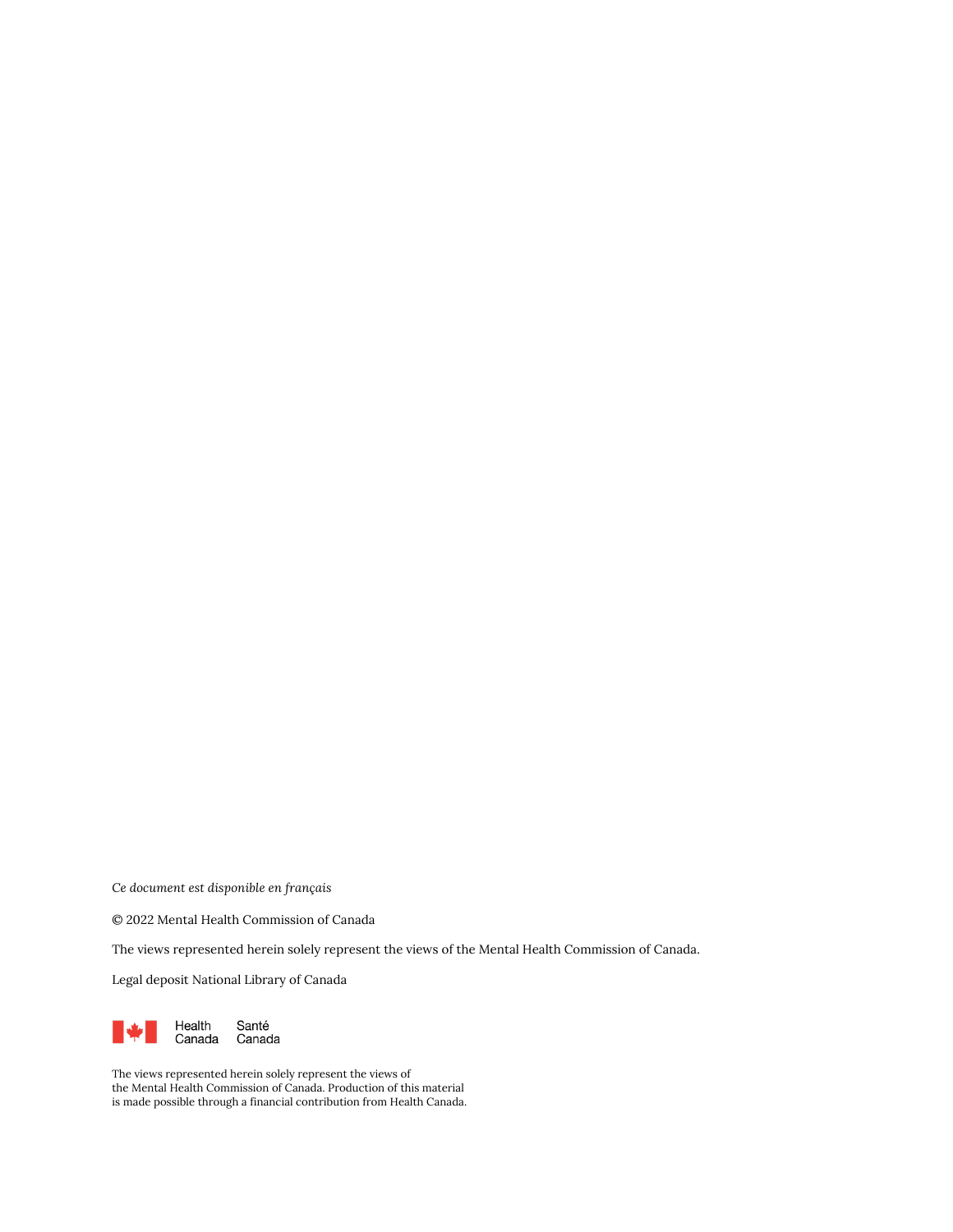This guide is intended to help you complete your application to the Mental Health Commission of Canada's (MHCC) SPARK Knowledge Translation Program (SPARK). Each application will be assessed by two peer reviewers. If you are applying as a part of a team, we ask that each team member applies individually.

Tips for a better chance at success:

- Answer every question
- Provide complete and specific responses
- Take your time and think through your proposal with another person if needed
- Ask another person to read over your application before submitting it to make sure that it makes sense to the reader
- Consider including supporting documents to help us contextualize your project proposal

If you have any questions about the application form and process, please don't hesitate to get in touch with us at [SPARK@mentalhealthcommission.ca.](mailto:SPARK@mentalhealthcommission.ca)

We look forward to receiving your application. Good luck!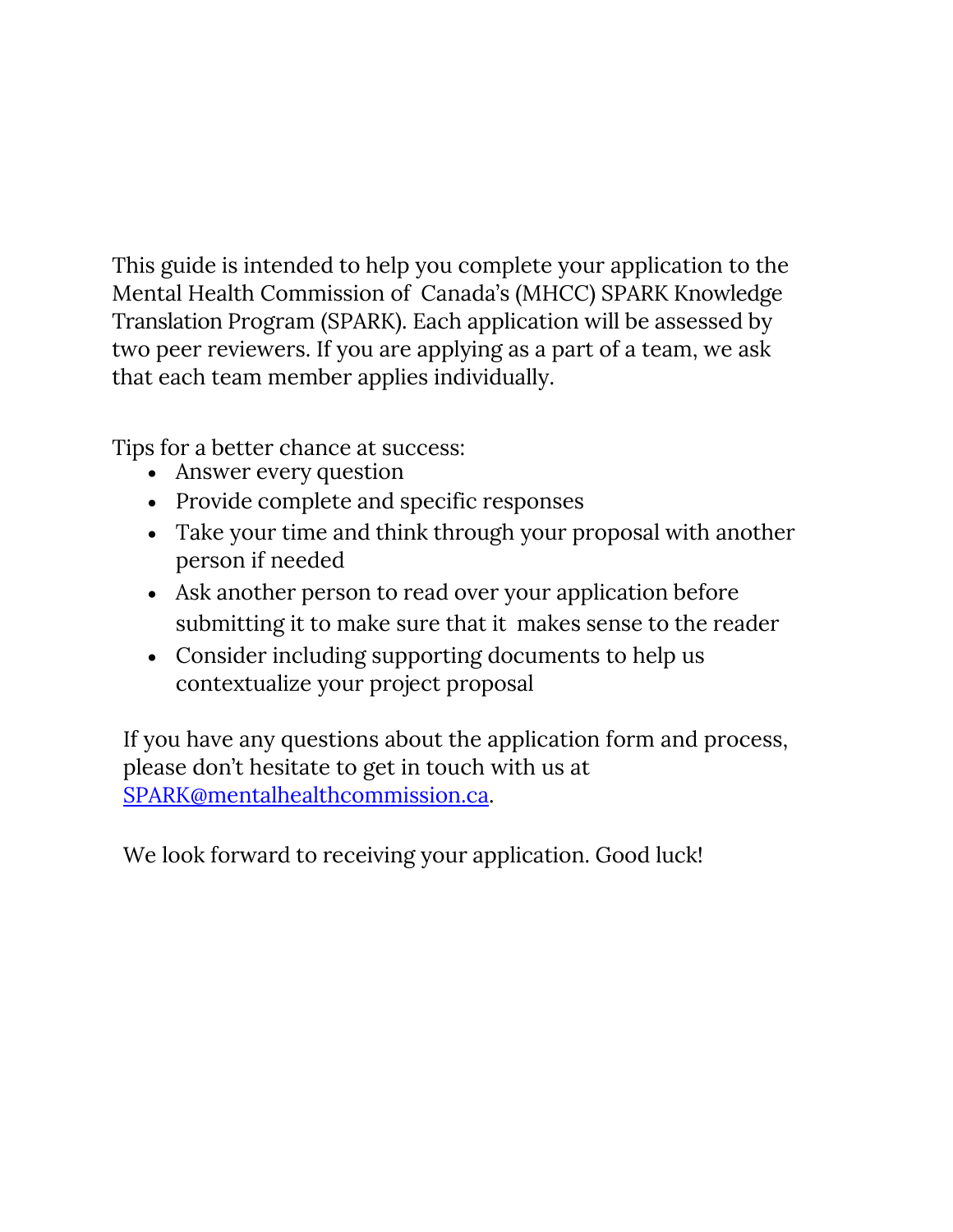### PART ONE

Tell us about you!

 $\blacktriangle$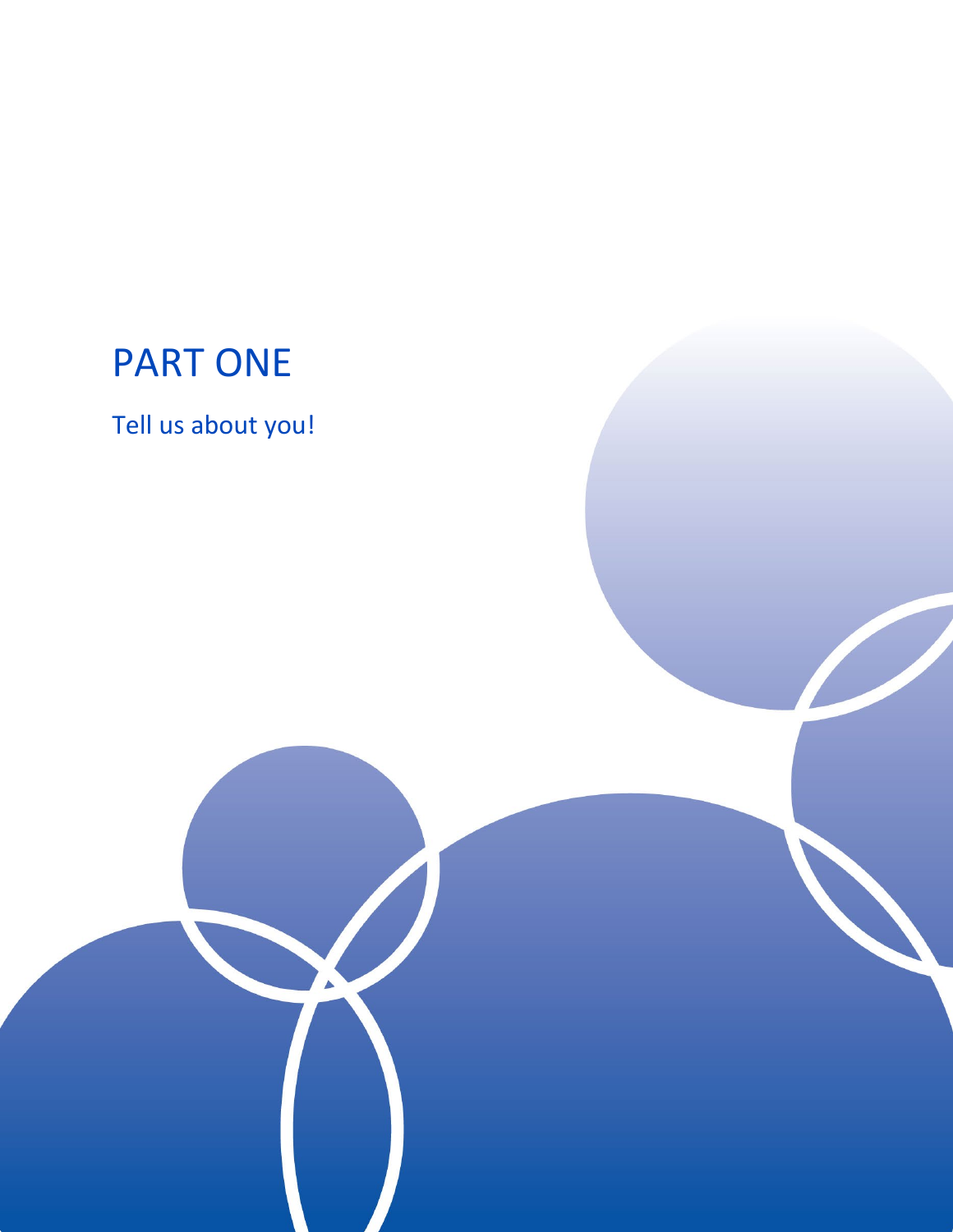In this section, please tell us a bit about yourself and why you would like to take SPARK.

- 1.1 Please provide all the contact information requested.
- 1.2 If you feel comfortable, please complete this optional question regarding intersecting identities. The application scoring/decision will not be impacted if you do not answer this question.
- 1.3 SPARK Discounted Fee Section

Discounted fees are available to people who otherwise would not be able to participate in SPARK, such as students, or people with lived experience who are unemployed and underemployed.

Please note that:

- Preference will be given to people with lived experience of mental illness and caregivers
- Geographic representation will be taken into account
- Your SPARK proposal must have been accepted

If you would like to apply for a discounted fee, please ensure you complete this section.

1.4 Please indicate the area that best describes your work or area of interest.

- 1.5 SPARK is intended for a beginner/intermediate audience. A beginner would be someone who has no experience in creating and implementing knowledge translation (KT) plans. You may or may not have an understanding of the idea of knowledge translation and how it can be used. Someone at an intermediate level may have some experience in creating and implementing KT plans and a general understanding of the use of KT. The program is not suitable for people with an advanced level of experience in knowledge translation. (Advanced experience would include already working in a knowledge translation, exchange or broker role.)
- 1.6 SPARK is intended to build capacity among individuals, organizations and networks of people. For employees within organizations, it is more likely that your KT project will succeed if you have the support of your immediate supervisor.
- 1.7 Please share with us why you are applying to SPARK.
- 1.8 Participating in SPARK requires commitments beyond the initial workshop dates. It is important that you are able to participate:
	- To ensure that you receive adequate support to follow-through on your plan to create positive change in the area of mental health; and
	- To help us to evaluate the effectiveness of SPARK.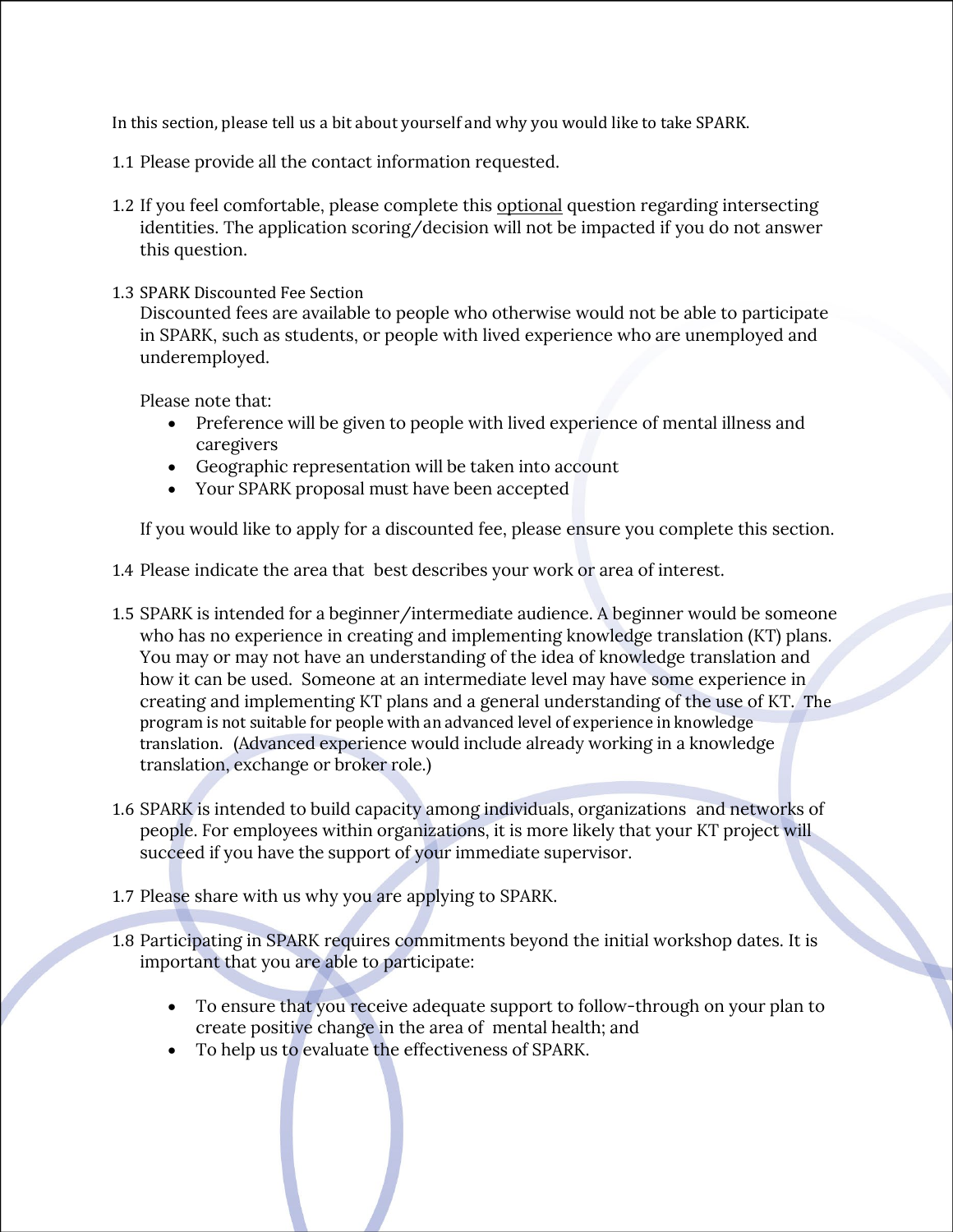We will provide follow-up support individually and through the small groups, which will be led by mentors. The follow-up commitments are:

- a) Submit a draft Knowledge Translation plan within three months of the workshop. SPARK will support you in creating a KT plan, and you will have the opportunity to receive feedback from a mentor on your plan as well as ongoing advice on implementing it in your organization or community.
- b) Submit a short reflection report on the implementation of your KT plan within twelve months of the workshop. This will enable you to evaluate the effectiveness and reach of your KT plan.
- c) Participate in short online surveys to help evaluate SPARK, identify strengths and make suggestions for improvement.
- d) Attend two follow-up meetings with your mentor. The purpose of the follow-up meetings is to meet with your small group and share the progress on your KT plan, and benefit from advice and suggestions.

1.9 For this section, please let us know what you are hoping to learn at SPARK.

1.10 Please tell us how you heard about SPARK. This helps with our marketing efforts.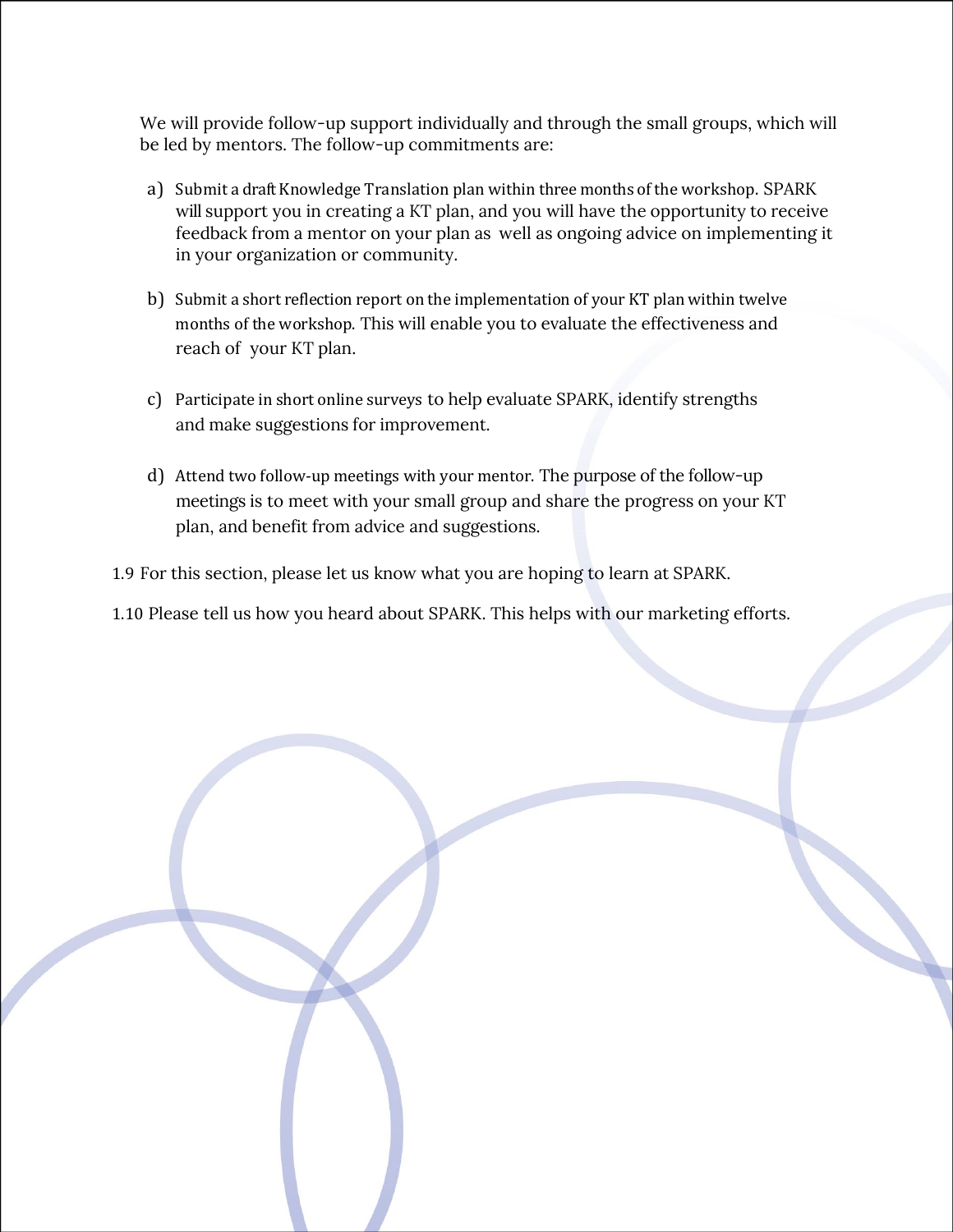## PART TWO

#### Tell us about your project or idea!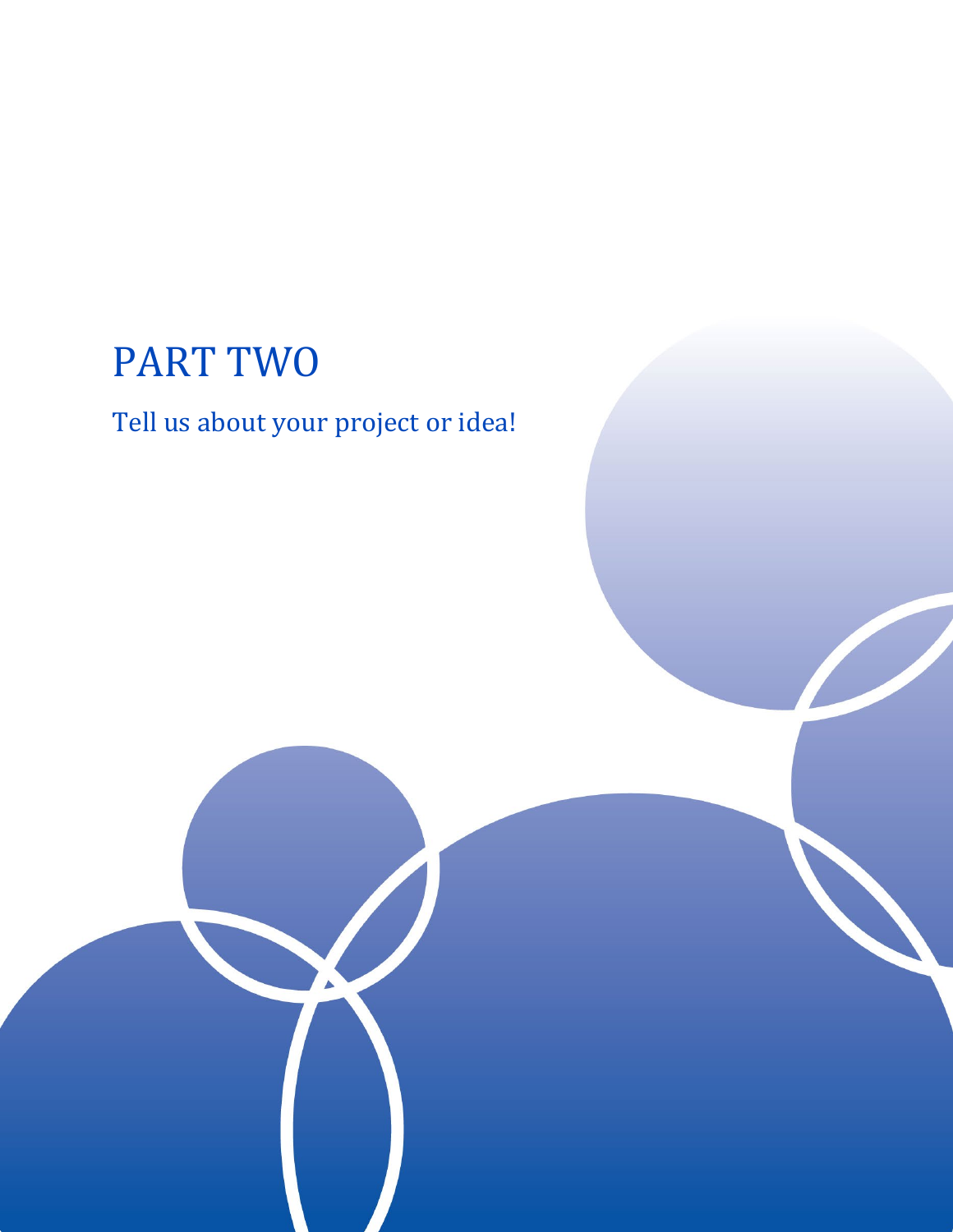To participate in SPARK, you must have a project, idea, or research related to mental health and/or addictions that you are ready to share with others and put into action. In this section, please tell us a bit about your project; this will help us assess fit and readiness for SPARK!

- 2.1 We are seeking projects in thematic areas that align with the MHCC's own areas of work. Please select up to three thematic areas that most closely align with your project.
- 2.2 Please provide an overall description of your project. What is it that you will be doing?
- 2.3 Tell us why you are implementing this project. What are you trying to improve? What is the change that you want to see because of your project? What do you want to accomplish? We want to see that you have considered the overall goal or objectives of your project.
- 2.4 It is important for us to know what you have already accomplished within your project. Are you currently in the initial planning stage? Do you have a service, practice, or product ready to be shared with others? Have you already connected with any key stakeholders?
- 2.5 Please provide evidence, examples, or other knowledge (lived experience, cultural knowledge) to explain how you know your project will make a difference. How do you know that your project will work?
- 2.6 It is important to consider the stakeholders that need to be involved in your project for it to move forward. Be specific in identifying the people and organizations who need to be engaged in your project. Be sure to provide a rationale for why each stakeholder needs to be involved.
- 2.7 Based on what you currently know about knowledge translation, tell us why you think your project would benefit from KT. Why is KT something you are looking to implement within your project?
- 2.8 We have found that projects that already have funding are more likely to be implemented. Funding can include internal or external resources. This does not preclude us from accepting projects that are not already funded.
- 2.9 Finally, you will have an opportunity to provide any additional information about you or your project that you would like us to know but was not captured by the previous questions.

N.B. You may submit supporting documentation to help us contextualize your project proposal by uploading documents and attaching them to your application. Please note that this is not mandatory.